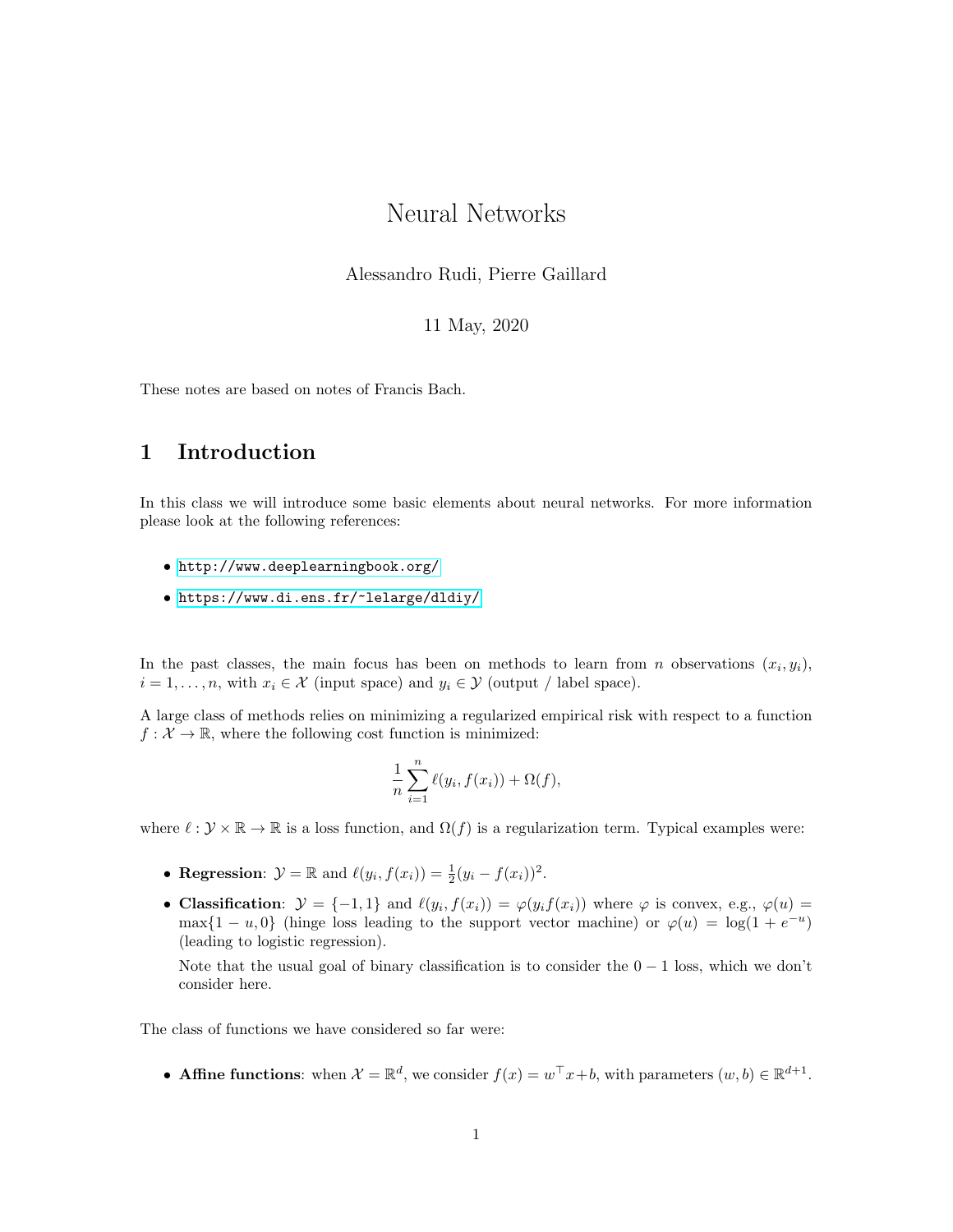Pros: simple to implement, convex optimization (gradient descent). Complexity proportional to  $O(nd)$ .

Cons: only applies to vector spaces, only linear.

• Non-linear functions through kernel methods: requires (implicitly) a feature vector  $\Phi(x) \in \mathcal{F}$  (feature space), known through a kernel  $k(x, x') = \langle \Phi(x), \Phi(x') \rangle$ .

Pros: non-linear predictions, simple to implement, convex optimization.

Cons: complexity is at least  $O(n^2)$ .

The goal of this class is to explore another class of functions for non-linear predictions, namely neural networks.

## 2 A single neuron

## 2.1 A (tiny) bit of history / background

- Artificial neuron model (McCulloch and Pitts, 1942):  $f(x) = \sigma(w^{\top}x+b)$ , with  $\sigma$  non-linear (typically non-decreasing) function. Loose connection with actual biological neurons.
- Perceptron (Rosenblatt, 1958): Learning by stochastic gradient descent update rule.
- Activation functions:

sigmoid  $\sigma(u) = \frac{1}{1 + e^{-u}},$ step  $\sigma(u) = 1_{u>0}$ , rectified linear unit (ReLU)  $\sigma(u) = (u)_+ = \max\{u, 0\}.$ 

#### 2.2 Sigmoid activation  $+$  cross-entropy loss  $=$  logistic regression

• For least-squares, the loss for a single pair  $(x, y)$  is

$$
\ell(y, f(x)) = \frac{1}{2}(y - f(x))^2 = \frac{1}{2}(y - \sigma(w^\top x + b))^2,
$$

and is not convex in  $(w, b)$  (unless  $\sigma$  is linear).

• For classification, the loss for a single pair  $(x, y)$  is

$$
\ell(y, f(x)) = \varphi(yf(x)) = \varphi(y\sigma(w^{\top}x + b)),
$$

and is not convex in  $(w, b)$  (unless  $\sigma$  is linear).

• For the sigmoid function  $f(x) = \sigma(w^{\top} x + b) \in (0,1)$  can be seen as a probability and thus it is natural to consider the model on  $Y \in \{-1,1\}$ , wher  $p(Y = 1|x) = \sigma(w^{\top}x + b)$ , and thus  $p(y|x) = \sigma(y(w^{\top}x + b)).$ 

If the cross-entropy loss is used (or equivalently maximum likelihood), that is,  $-1_{y=1} \log p(Y =$  $1|x) - 1_{y=-1} \log p(Y = -1|x)$ , then the loss to minimize is exactly  $-\log \sigma(y(w^{\top} x + b))$  $log(1 + exp(-y(w^{\top} x + b)))$ , which is exacly logistic regression.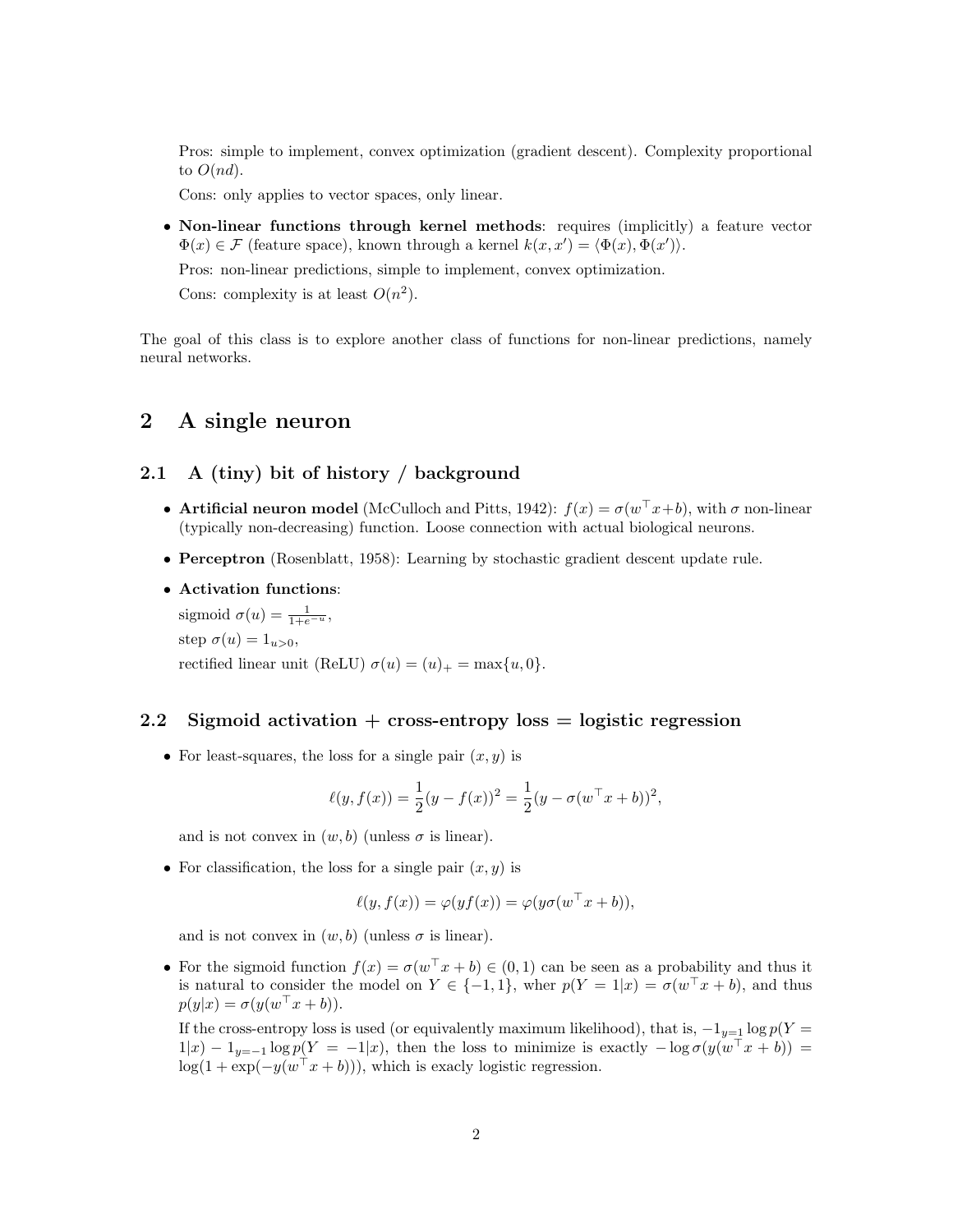• Consequences:

(a) neural network with no hidden layers are reduced to linear predictors,

(b) last layers of deeper network will be treated in practice in the same way (for classification: cross-entropy loss, for regression: no activation function).

## 2.3 Gradient and SGD

• The gradient of  $\ell(y, f(x)) = L_y(f(x, w, b)) = L_y(\sigma(w^\top x + b))$  can be computed using the chain rule, with  $f(x) = \sigma(w^{\top} x + b)$ :

$$
\frac{\partial [L_y \circ f]}{\partial w} = L'_y(f(x, w, b)) \frac{\partial f}{\partial w} = L'(f(x, w, b)) \sigma'(w^{\top} x + b)x
$$
  

$$
\frac{\partial [L_y \circ f]}{\partial b} = L'_y(f(x, w, b)) \frac{\partial f}{\partial b} = L'_y(f(x, w, b)) \sigma'(w^{\top} x + b)
$$

• (optional) Safety check: for example, for logistic regression, with label  $z = (1 + y)/2 \in \{0, 1\}$ , when  $L_y(u) = -z \log u - (1-z) \log(1-u)$ ,  $L'_y(u) = -\frac{z}{u} + \frac{1-z}{1-u}$ , and  $\sigma(u) = \frac{1}{1+e^{-u}}$ ,  $\sigma'(u) =$  $\sigma(u)(1-\sigma(u))$ , we get

$$
\frac{\partial [L \circ f]}{\partial b} = \left[ -\frac{z}{\sigma(w^\top x + b)} + \frac{1 - z}{1 - \sigma(w^\top x + b)} \right] \sigma(w^\top x + b)(1 - \sigma(w^\top x + b))
$$
  
= -z(1 - \sigma) + (1 - z)\sigma.

But, we have directly  $L(f(x)) = z \log(1 + e^{-w^{\top}x - b}) + (1 - z) \log(1 + e^{w^{\top}x + b})$ , and we can take the derivative as  $-z(1-\sigma) + (1-z)\sigma$ , which is the same.

• Batch gradient:  $J(w, b) = \frac{1}{n} \sum_{i=1}^{n} L_{y_i} (\sigma(w^\top x_i + b)) + \Omega(w, b)$ :

$$
\frac{\partial J}{\partial w} = \frac{1}{n} \sum_{i=1}^{n} L'_{y_i}(f(x, w, b)) \sigma'(w^{\top} x_i + b) x_i + \frac{\partial \Omega}{\partial w}
$$

Algorithm requiring access to the entire data set at each iteration:

$$
w \leftarrow w - \gamma \frac{\partial J}{\partial w} = w - \frac{\gamma}{n} \sum_{i=1}^{n} L'_{y_i}(f(x, w, b)) \sigma'(w^{\top} x_i + b) x_i - \gamma \frac{\partial \Omega}{\partial w}
$$
  

$$
b \leftarrow b - \gamma \frac{\partial J}{\partial b} = b - \frac{\gamma}{n} \sum_{i=1}^{n} L'_{y_i}(f(x, w, b)) \sigma'(w^{\top} x_i + b) - \gamma \frac{\partial \Omega}{\partial b}
$$

• Stochastic gradient descent (with mini-batches), where I is a set of indices in  $\{1, \ldots, n\}$ :

$$
w \leftarrow w - \gamma \frac{\partial J}{\partial w} = w - \frac{\gamma}{|I|} \sum_{i \in I} L'_{y_i}(f(x, w, b)) \sigma'(w^{\top} x_i + b) x_i - \gamma \frac{\partial \Omega}{\partial w}
$$

$$
b \leftarrow b - \gamma \frac{\partial J}{\partial b} = b - \frac{\gamma}{|I|} \sum_{i \in I} L'_{y_i}(f(x, w, b)) \sigma'(w^{\top} x_i + b) - \gamma \frac{\partial \Omega}{\partial b}
$$

- Convergence of SGD: (a) not convergent with constant step-size, (b) need decreasing step-size, (c) effect of averaging, (c) not a descent algorithm.
- No convergence to global optimum because of lack of convexity!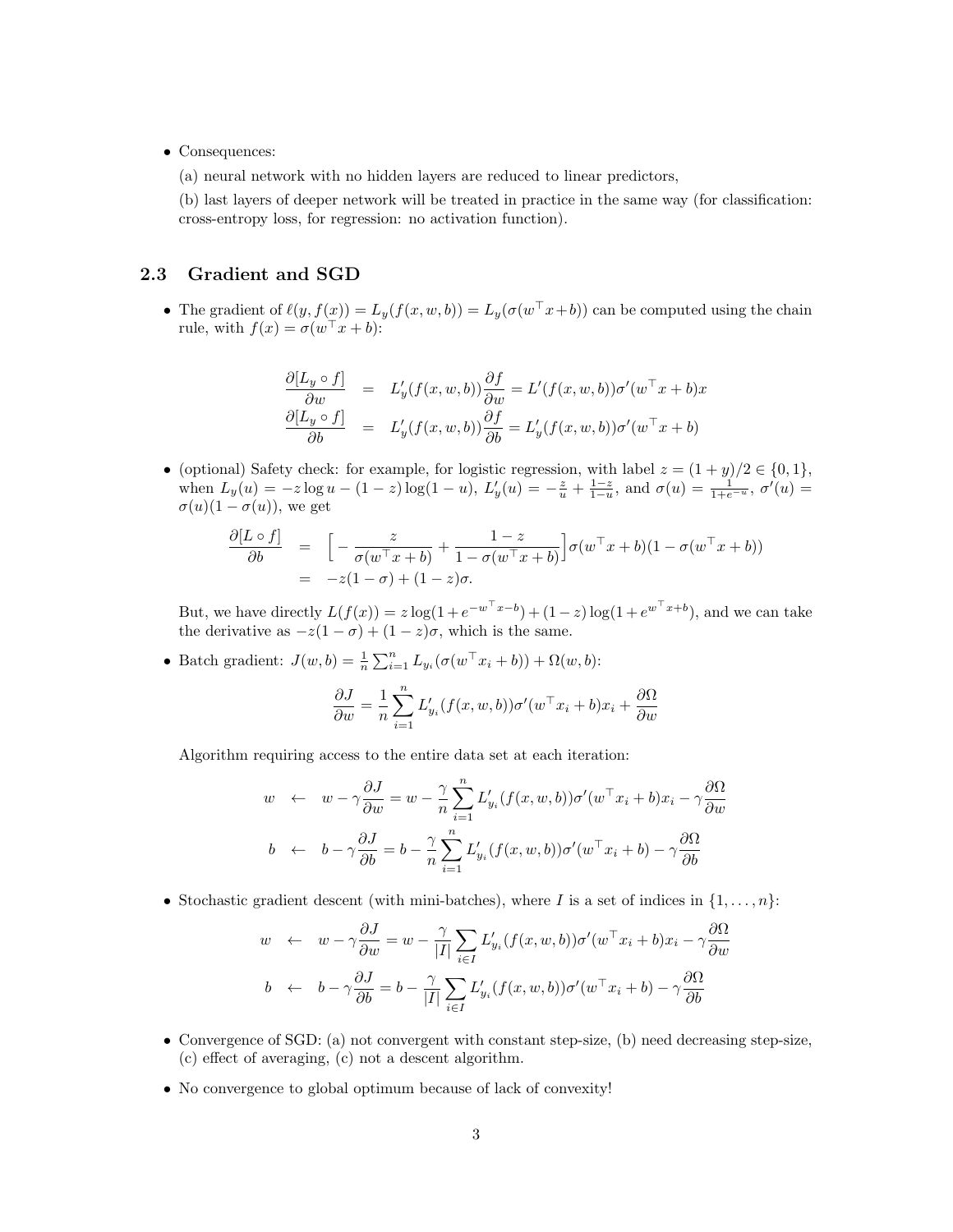## 3 One-hidden layer

### 3.1 Definition

- Limitations of single neuron: (a) classical XOR problem, (b) only linear predictions.
- Parameterization:  $x \in \mathbb{R}^d$ ,  $h \in \mathbb{R}^m$ ,  $y \in \mathbb{R}$ :

$$
h = \sigma [(W^h)^\top x + B^h]
$$
  

$$
y = \sigma [(w^o)^\top h + b^o],
$$

with  $W^h \in \mathbb{R}^{d \times m}$  and  $B^h \in \mathbb{R}^m$ , and  $w^o \in \mathbb{R}^m$  and  $b^o \in \mathbb{R}$ . We denote by  $W_i^h \in \mathbb{R}^d$  the *i*-th input/hidden weight.

Computing the output y requires a forward pass.

#### 3.2 Gradient through back-propagation

• We have for the hidden layer:

$$
\frac{\partial h_i}{\partial W_i^h} = \sigma' \left[ (W_i^h)^\top x + B_i^h \right] x
$$

$$
\frac{\partial h_i}{\partial B_i^h} = \sigma' \left[ (W_i^h)^\top x + B_i^h \right]
$$

• For the output layer (and the hidden-output parameters):

$$
\frac{\partial y}{\partial w^o} = \sigma' \left[ (w^o)^\top h + b^o \right] h
$$

$$
\frac{\partial y}{\partial b^o} = \sigma' \left[ (w^o)^\top h + b^o \right]
$$

• For the output layer (and the input-hidden parameters):

$$
\begin{array}{rcl} \displaystyle \frac{\partial y}{\partial W_i^h} &=& \displaystyle \sum_{j=1}^m \frac{\partial y}{\partial h_j} \frac{\partial h_j}{\partial W_i^h} = \sigma' \big[ (w^o)^\top h + b^o \big] (w_i^o) \frac{\partial h_i}{\partial W_i^h} \\[2mm] \displaystyle \frac{\partial y}{\partial B_i^h} &=& \displaystyle \sum_{j=1}^m \frac{\partial y}{\partial h_j} \frac{\partial h_j}{\partial B_i^h} = \sigma' \big[ (w^o)^\top h + b^o \big] (w_i^o) \frac{\partial h_i}{\partial B_i^h} \end{array}
$$

• Running-time complexity. Vectorized operations adapted to GPUs.

### 3.3 Approximation properties

- Solves the XOR problem
- Can approximate any continuous function given sufficiently many hidden neurons, from differentiable activation function. Simple graphical proof for rectified linear units in one dimension. Requires activation not to be a polynomial.

G. Cybenko. Approximation by superposition of a sigmoidal function. Mathematics of Control, Signal and Systems, 2:303-314, 1989.

K. Hornik. Some new results on neural network approximation. Neural Networks, 6:1060- 1072, 1993.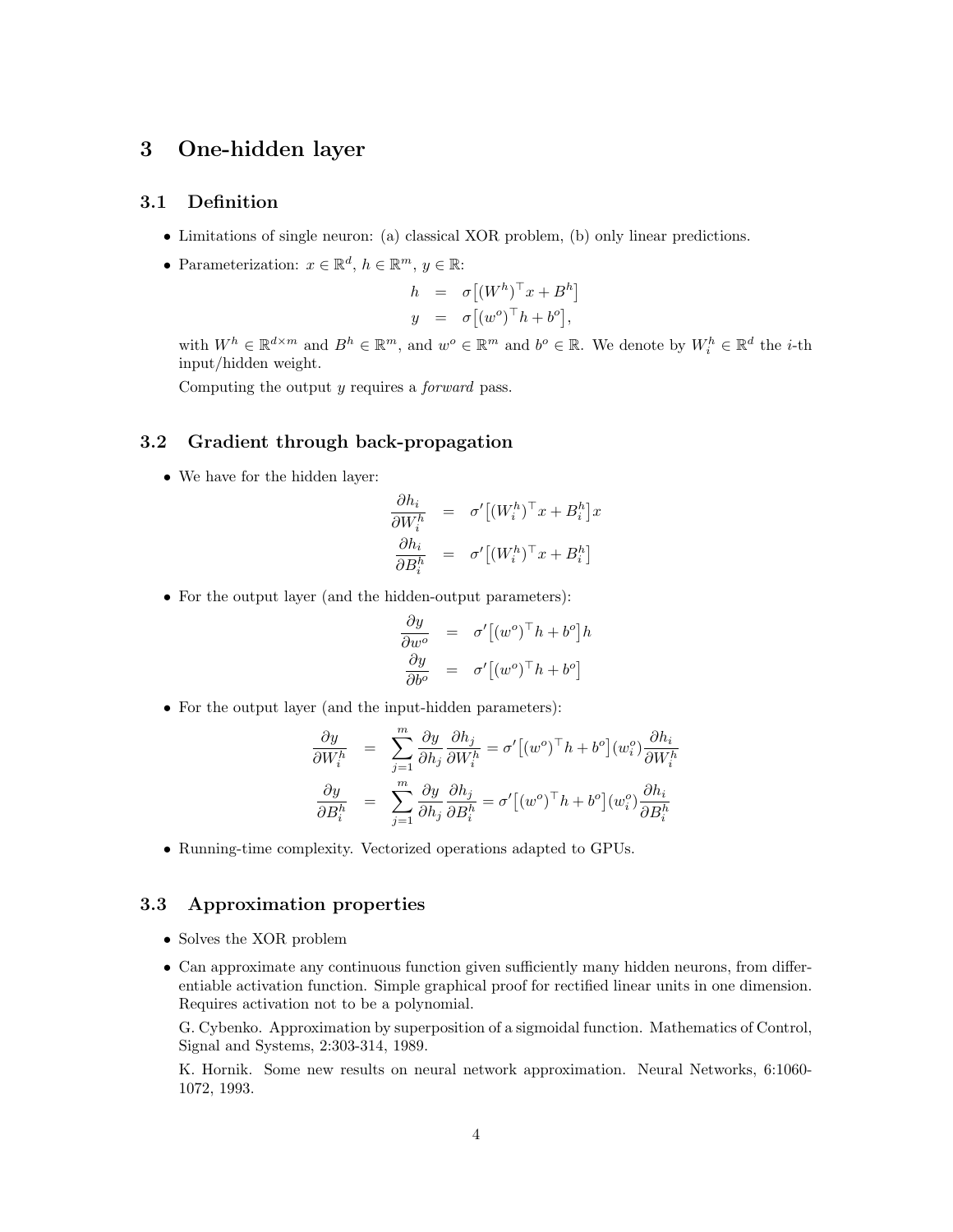### 3.4 Link with kernel methods

• When no activation is used at the output layer, we have:

$$
h = \sigma [(W^h)^\top x + B^h]
$$
  

$$
y = (w^o)^\top h + b^o.
$$

This corresponds to a linear classifier with feature vector  $\Phi(x) = \frac{1}{\sqrt{m}} \sigma((W^h)^{\top} x + B^h)$ , parameterized by  $W^h$  and  $B^h$ , with kernel

$$
k(x, x') = \frac{1}{m} \sum_{i=1}^{n} \sigma \left[ (W_i^h)^\top x + B_i^h \right] \sigma \left[ (W_i^h)^\top x' + B_i^h \right].
$$

Most important aspect: feature vector of finite dimension and learned from data.

• With random independent and identically distributed weights  $W_i^h \in \mathbb{R}^m$  and  $B_i^h \in \mathbb{R}$ ,

$$
k(x, x') \to \mathbb{E}\left\{\sigma\left[(W^h)^\top x + B^h\right]\sigma\left[(W^h)^\top x' + B^h\right]\right\}
$$

Can be computed in closed form for simple distributions of weights (see, e.g., Cho, Y., & Saul, L. K. (2009). Kernel methods for deep learning. In Advances in neural information processing systems (pp. 342-350)) . Thus an infinite number of random input weights lead to a kernel method.

# 4 Multiple hidden layers

• Ignoring the constant terms, two hidden layers can be expressed as:

$$
y = \sigma(W_1^{\top} \sigma(W_2^{\top} \sigma(W_3^{\top} x))) = f_1 \circ f_2 \circ f_3(x)
$$
  
\n
$$
y = f_1(\theta_1, y_2)
$$
  
\n
$$
y_2 = f_2(\theta_2, y_3)
$$
  
\n
$$
y_3 = f_3(\theta_3, x)
$$

• Gradient through back-propagation. We get:

$$
\begin{array}{rcl}\n\frac{\partial y}{\partial \theta_1} & = & \frac{\partial f_1}{\partial \theta_1} \\
\frac{\partial y}{\partial y_2} & = & \frac{\partial f_1}{\partial y_2} \\
\frac{\partial y}{\partial \theta_2} & = & \frac{\partial y}{\partial y_2} \frac{\partial y_2}{\partial \theta_2} = \frac{\partial y}{\partial y_2} \frac{\partial f_2}{\partial \theta_2} \\
\frac{\partial y}{\partial y_3} & = & \frac{\partial y}{\partial y_2} \frac{\partial y_2}{\partial y_3} = \frac{\partial y}{\partial y_2} \frac{\partial f_2}{\partial y_3} \\
\frac{\partial y}{\partial \theta_3} & = & \frac{\partial y}{\partial y_3} \frac{\partial y_3}{\partial \theta_3} = \frac{\partial y}{\partial y_3} \frac{\partial f_3}{\partial \theta_2}\n\end{array}
$$